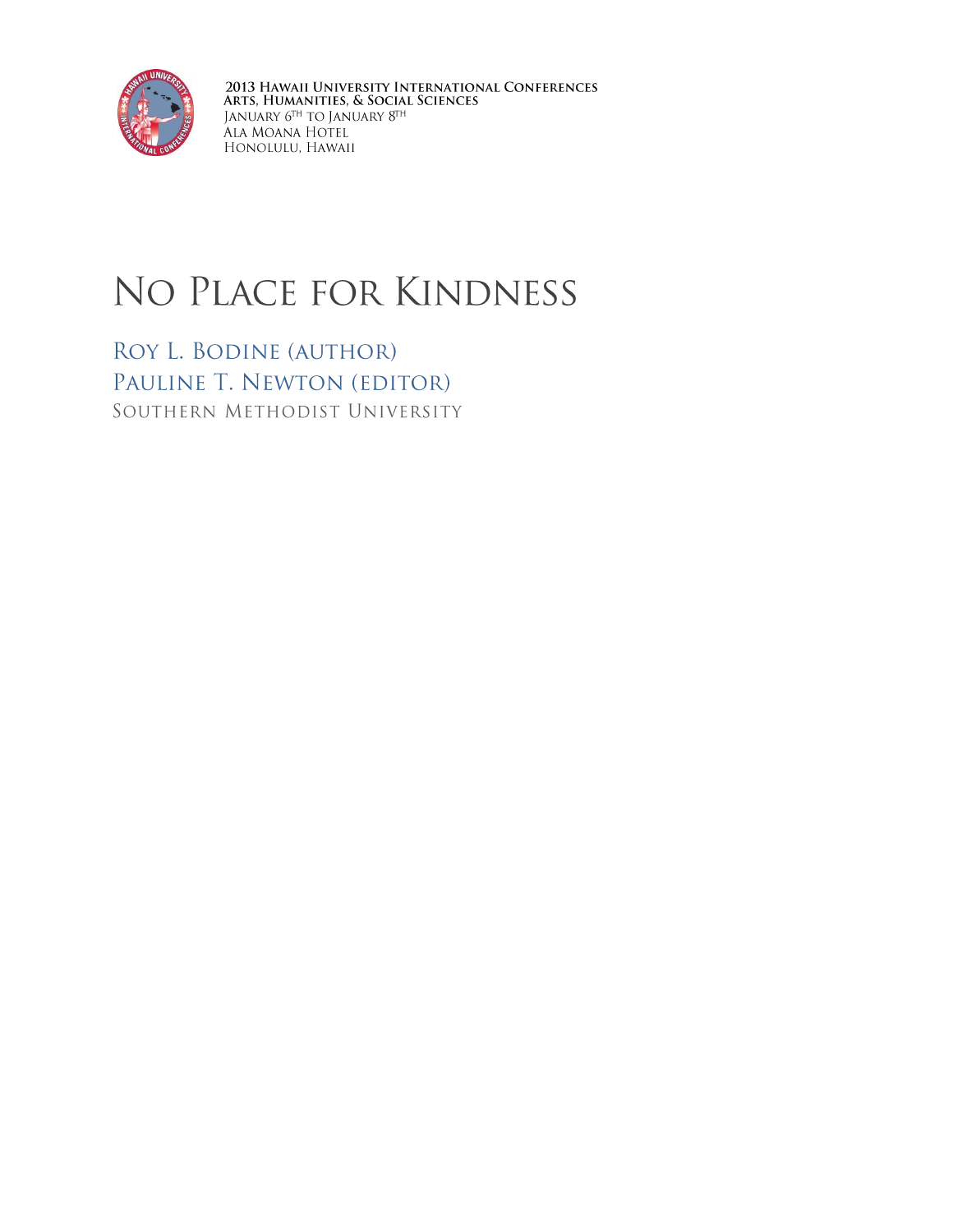

**2013 Hawaii University International Conferences Arts, Humanities & Social Sciences** January 6, 7 & 8 Ala moana Hotel Honolulu, Hawaii

*No Place for Kindness* with an introduction (excerpts) Roy L. Bodine (author) Pauline T. Newton (editor) Southern Methodist University

## **Excerpt, Introduction, Newton**

The continuation of the second World War led to the constant movement of European and U.S. prisoners, including Lt. Col. Roy L. Bodine, an Army dentist, who spent almost three and a half years under the captivity of the Japanese. The movement of prisoners kept them one step ahead of rescue, as the Japanese intended. General Douglas MacArthur, in his *Reminiscences*, explains the strategic importance of the Philippines (and its prisoners) to the Japanese: "I had once called the Philippines 'the Key that unlocks the door to the Pacific.' The Japanese understood this completely, for the Philippines . . . were close to South China and the island stronghold of Formosa, forming not only an obstacle to Japan's international ambitions, but depriving the Rising Sun of a powerful strategic springboard for their drive south and eastward."<sup>[1](#page-1-0)</sup> Although the Philippines held out longer than did places such as Singapore, these triumphs in southeast Asia whetted Japan's confidence. Hence, once MacArthur left due to the pressing in of Japanese forces and military orders, starvation set in; the men were cut off without supplies or water.<sup>[2](#page-1-1)</sup> The soldiers surrendered on April 9, 1942.<sup>3</sup> The Death March ensued. After the March, Bodine himself traveled from Cabanatuan to Bilibid in Manila over land. He then moved over water and by truck or train from and to places like Olongapo, San Fernando, Takao, Moji, Fukuoku and Pusan. He found himself on the *Oryoku Maru*, the *Enoura Maru*, and the *Brazil Maru*, the hellships on which he records much of his tale.

Historian Robert C. Doyle notes that journeys on these hellships proved "particularly dangerous because the Japanese refused to paint 'PW' on the ships' hulls" (130). Bodine recalls waving during strafings to Allied planes, which sometimes dipped their wings in recognition. In addition to enduring bombings, the prisoners also suffered airtight and uncomfortable conditions. According to General Jonathan M. Wainwright, $4$  the men often slept "on two long wooden

<span id="page-1-0"></span><sup>1</sup> Douglas MacArthur, *Reminiscences* (New York: McGraw Hill, 1964), 112. Subsequent citations appear parenthetically in the text.

<span id="page-1-2"></span><span id="page-1-1"></span><sup>&</sup>lt;sup>2</sup> MacArthur himself lost 25 pounds by mid-March of that year (MacArthur 142).<br><sup>3</sup> Gregory F. Michno, *Death on the Hellships: Prisoners at Sea in the Pacific War* (Annapolis: Naval Institute Press, 2001), 30.

<span id="page-1-3"></span><sup>&</sup>lt;sup>4</sup> The soldiers referenced here are U.S. soldiers unless indicated otherwise.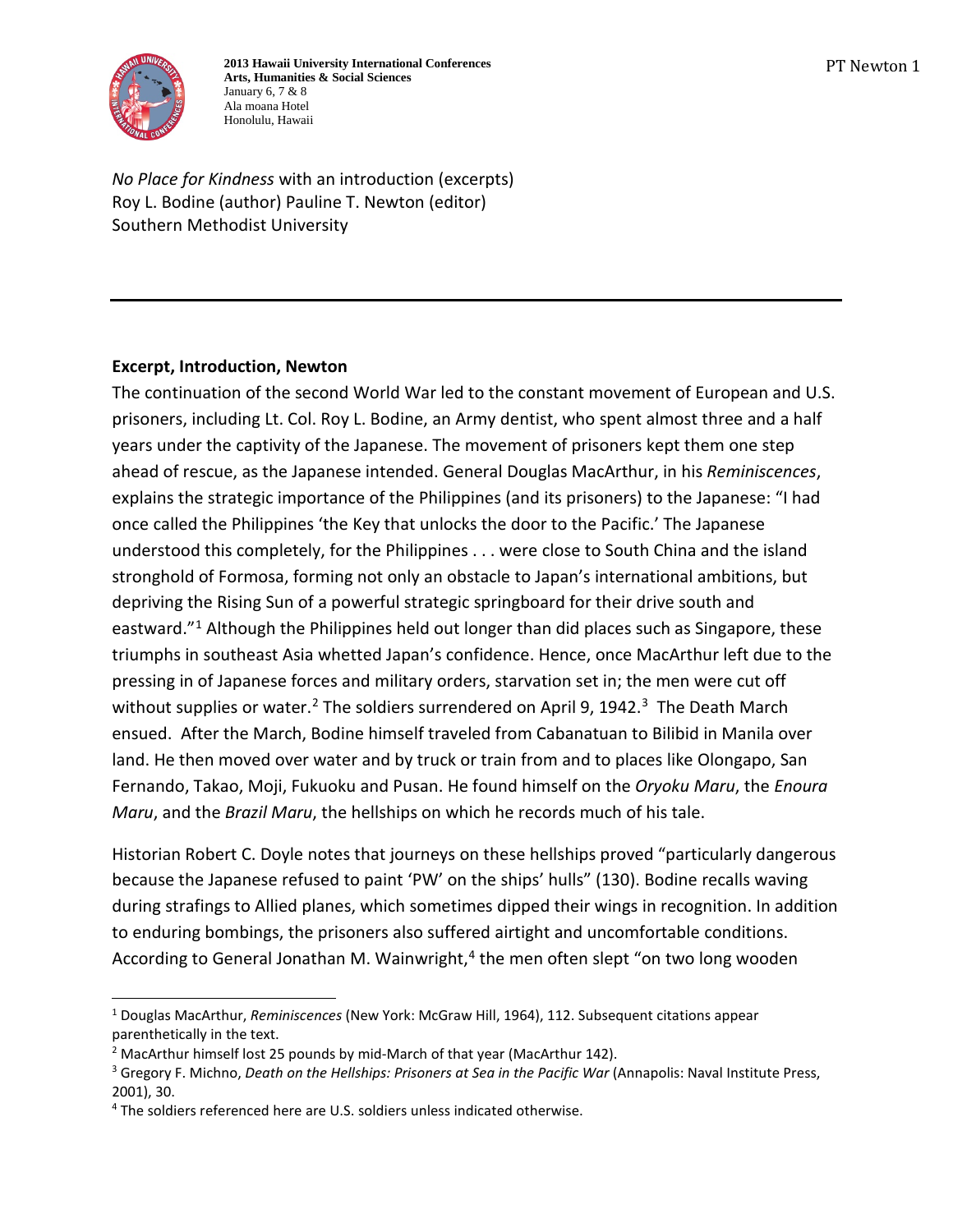

**2013 Hawaii University International Conferences Arts, Humanities & Social Sciences** January 6, 7 & 8 Ala moana Hotel Honolulu, Hawaii

shelves extending six feet out from the walls and arranged one over the other. Each man was granted two and a half feet of space on the shelves . . . "<sup>[5](#page-2-0)</sup> Often the Japanese ordered the men to cover portholes during raid alerts, and so they could scarcely breathe. Alternatively, they shivered due to drafts. As discussed later, many died of suffocation and even fear and of infections likely sustained due to the poor disposal of human waste…

## **Excerpt, Diary, Bodine**

15 December 1944 [aboard the Japanese hellship, the *Oryoku Maru*] … Bombs were much bigger and all were aimed for this ship. We could feel many hit the ship with force. A couple of small holes were blown in the side near us and water ran in when the waves were kicked up by the near misses. There was a big hit somewhere forward of us and water was running in there. More heavy hits to the rear of the ship. The percussion of these big bombs was so great that deck planks were lifted off the floor of our hatch, letting them and our duffle fall down to the hold below where Bob and I were.<sup>6</sup> About 8 AM during a lull, a sentry came to the head of the hatch and shouted 'all go home, speedo.' Everyone knew what he meant and started scrambling up 2 ladders and the stairway. Before this lull in the bombing, I had to use the latrine can and when this notebook fell from inside my shirt I put it temporarily in the mess kit carrier for the mess kit, which is the only reason I have it now. When I emerged on deck (Bob Nelson near me as he wasn't too confident in his swimming and trusted mine), we were lying parallel to shore 4 to 5 hundred yards off. Many Americans and Nips were already in the water making for shore. The ship seemed to be floating OK, only maybe a little low in the stern and listing to port a little more than it had been all along.

I picked up two pieces of 4x4 gave one to Nelson. I hadn't yet decided how much clothes to take off as I didn't know until now that we would have to swim. People in the water started to holler that she had only a couple of minutes more, to hurry up. I took off hat, shirt and shoes and socks--shoes fell in the water, then threw in the board and jumped hurriedly. Water felt swell. I paddled around in the water, picked up extra canteen for Bob and helped a few people

<span id="page-2-0"></span><sup>5</sup> Robert C Doyle, *Voices from Captivity: Interpreting the American POW Narrative* (Lawrence, KS: University Press of Kansas, 1994), 131. For discussions of the double decker platform, see also Manny Lawton, *Some Survived* (Chapel Hill: Algonquin Books, 1984), 155; Thomas Hayes, *Bilibid Diary: The Secret Notebooks of Commander Thomas Hayes*. Ed. A.B. Feuer (Hamden, CT: Archon Books, 1987), 218; Weller, 8 November 1945; Charles M. Brown "The *Oryoku Maru* Story." 1983. 2 December 2012 j

<sup>&</sup>lt;http://www.oryokumaruonline.org/oryoku\_maru\_story.html>; and J.V. Crews and R.J. Hostetter, "The Prisoners' Voyage of Doom," *Hospital Corps Quarterly* 21:3 (1948), 24.

<span id="page-2-1"></span><sup>6</sup> According to Weller, "More civilians perished from the bomb in the stern of the Oryoku Maru [sic] than any other cause" (Weller).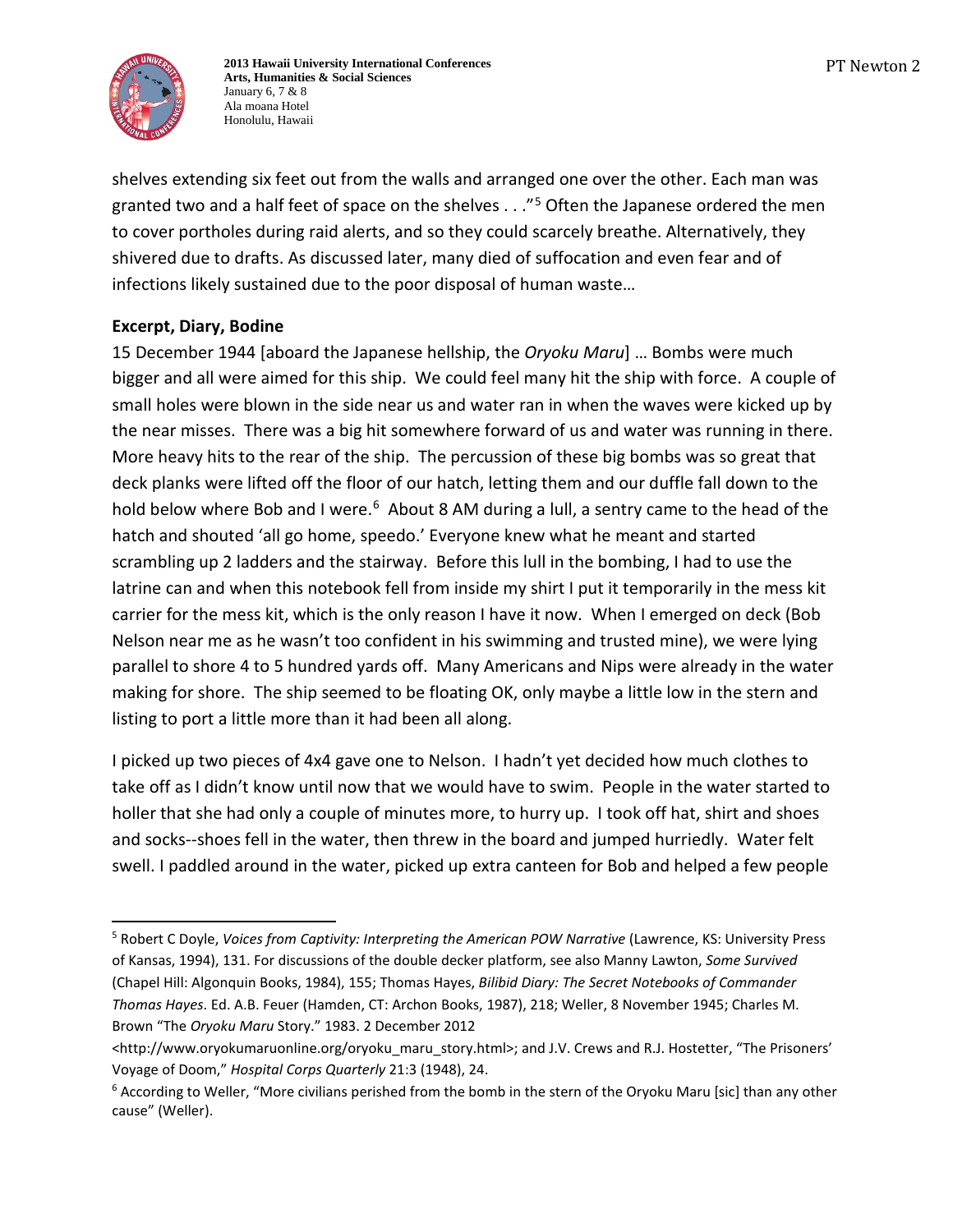

get to their planks. Bob didn't seem anxious to jump, had taken off all his clothing to BVDs<sup>[7](#page-3-0)</sup> but finally got him to jump. I picked up another small board and canteen for Bob and started shoreward. I looked back at the ship and it was a mess. A big portion of the stern was blown away and the whole ship looked like a scrap heap. What a loss from the beauty we had boarded. I saw an old man on a big box who could make no headway. I took him by the tired swimmers carry<sup>[8](#page-3-1)</sup> to another old man on a big plank who was getting along OK. He bitched like hell but I just went ahead and put them together and he had to accept it. Nelson and I had gotten half way in. I was going slow, trying to keep my eyes on all around me. Bob wanted to hurry ashore as he was afraid of the affects of the bombs on people in the water. Bob seemed OK so I gave him my 4x4 and took little plank from him and said I was going back toward the ship when I saw four American planes coming over low.

One peeled off and came down lower …

<span id="page-3-0"></span> $<sup>7</sup>$  This is a brand of men's underwear.</sup> j

<span id="page-3-1"></span><sup>&</sup>lt;sup>8</sup> This is a technique used by lifeguards to get tired swimmers, rather than drowning swimmers, to shore. Bodine helped one survivor to a floating plank to which another survivor was holding.